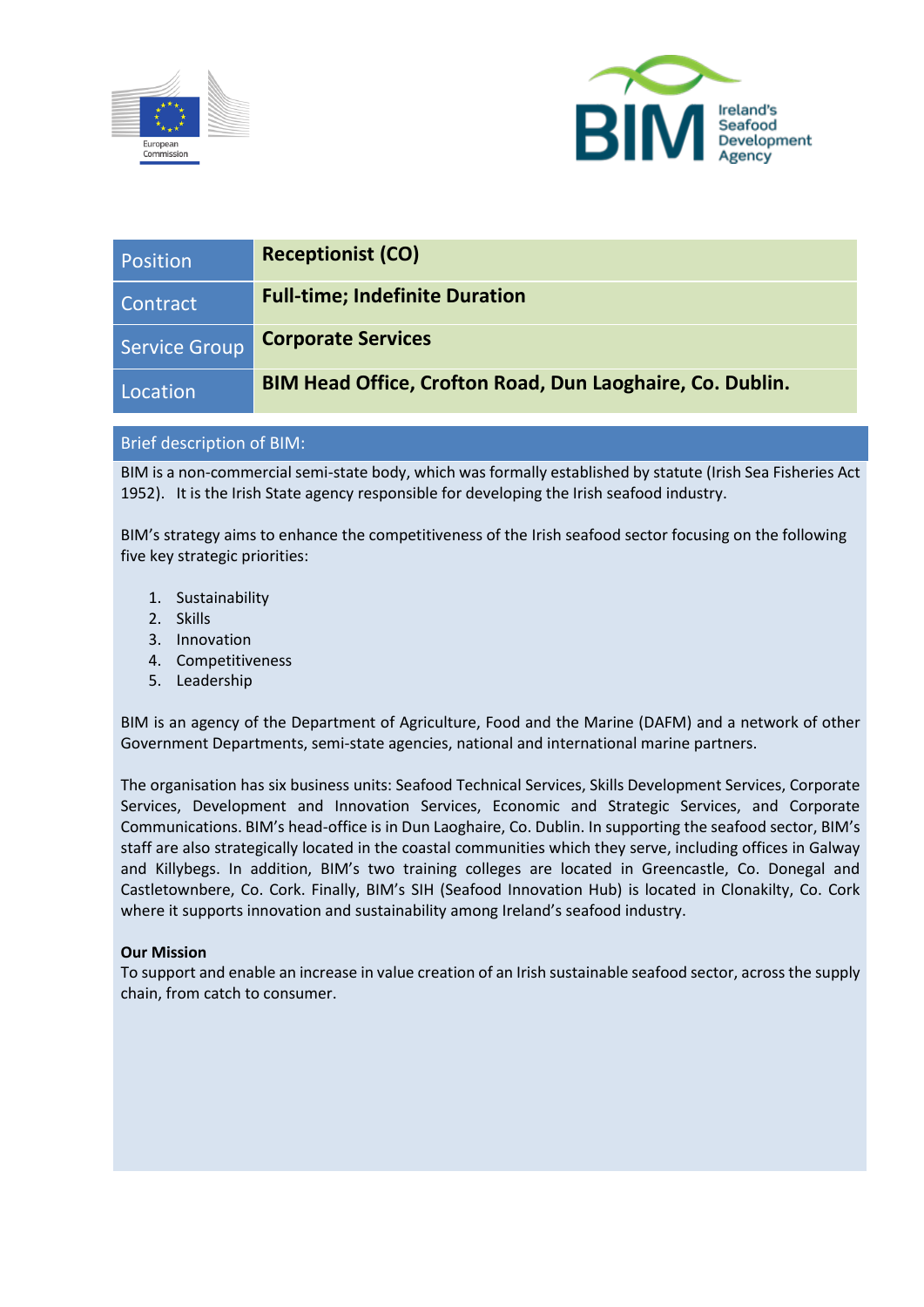



## Description of appropriate Service Group:

#### **Corporate Services (CS)**

Corporate Services provides support, planning and administration associated with Finance, ICT, Procurement, Fleet Services, Investment Services and Ice Plant network within BIM.

#### Summary of the Role:

The Receptionist will be responsible for a range of reception and administrative duties in our Head Office. The reception is based at BIMs HQ and therefore the first point of contact for anyone attending the main offices. He/She/They will be responsible for phone systems, email, post, courier services. The receptionist is also responsible for meeting and greeting visitors arriving in our head office and the management of meeting room bookings and lunch bookings when required. They will also be responsible for other administrative duties to support the Corporate Services and wider BIM teams.

# Please note due to the nature of this role, this is a fully onsite role, 5 days a week, available between 9am and 5.30pm and will not be eligible for any hybrid work arrangements.

## Principal Tasks:

- Phone Systems and maintain phone lists
- Meet and greet visitors to head office
- Reception area housekeeping maintenance of area, providing a professional image of BIM
- Supports security measures, monitoring logbooks, issuing visitors badges.
- Register guests arriving in line with Covid-19 governmental guidelines.
- Scheduling appointments, booking meeting rooms and lunch for visitors when required
- Booking travel arrangements
- Managing post in and out of the Head Office
- Arranging courier services when required
- To perform any other related duties as might reasonably be required and which may be assigned from time to time

#### **Reporting Structure:**

Line Manager: Facilities Executive

Director: Corporate Services Director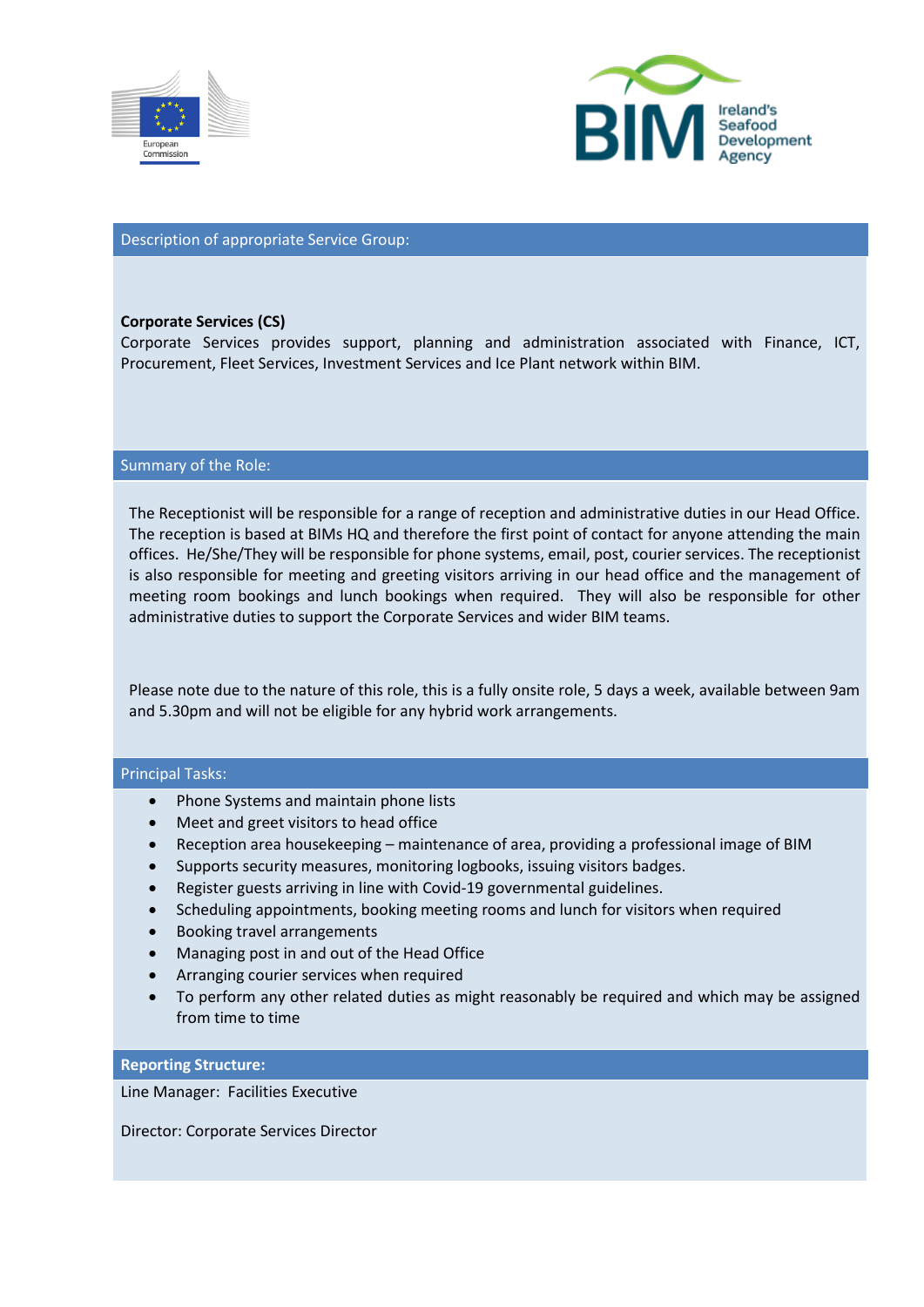



# **Contacts:**

## **Within BIM**

- All staff in all Business Units
- Facilities Executive
- Corporate Services Director

#### **Outside BIM**

• Visitors to BIM Head Office

## **Training**

• Training needs will be identified through our Performance Management System.

# **Education, Professional or Technical Qualifications, Knowledge, Skills, Aptitudes, Experience and Training**

#### **Essential:**

- A minimum of 6 months working in a similar receptionist role
- Professional manner
- Excellent MS Word and MS Excel skills
- Excellent administrative and organizational skills.
- Excellent interpersonal and communication skills
- The ability to foster strong internal relationships
- Good time management and the ability to prioritise and meet deadlines.
- The ability to work independently and unsupervised.
- Relevant qualification

## **Desirable:**

• Fluency in spoken and written Irish.

## **Special personal attributes required for the position:**

- Good organisational and priority-setting skills, with the ability to manage multiple priorities
- Capable of working independently as well as being an effective team player
- Excellent interpersonal and communication skills, with the ability to effectively interact with people in a multidisciplinary and multicultural environment
- Flexible and adaptable approach to supporting BIMs range of departments and activities.